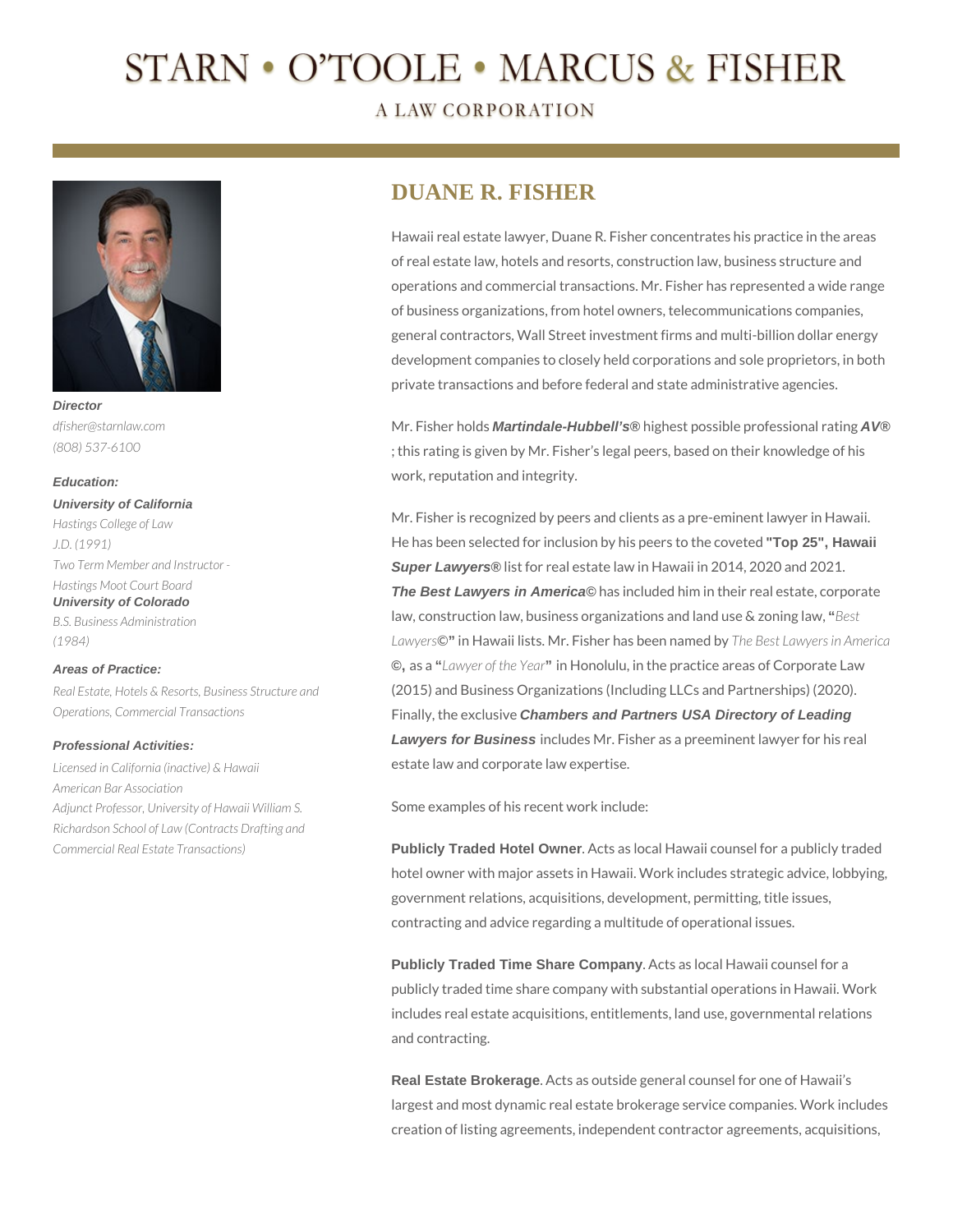real estate law / compliance advice, strategic advice, and corporate advice.

**Development Company**. Represents large landowner / developer in connection with private and public development projects in Hawaii. Work includes acquisitions and dispositions, leasing, entitlements and contracting.

**Restaurant Owners / Operators and Celebrity Chef**. Represents Hawaii-based company with major restaurants on Oahu and Maui. Work includes leasing, entity formation and general corporate advice. Also represents local celebrity chef in connection with license agreements, joint ventures and general corporate matters.

**Large Real Estate Transactions**. Has represented both buyers and sellers in all aspects of multi-million dollar real estate transactions, including negotiating terms of sale, drafting letters of intent and purchase and sale agreements, establishment of and interface with escrow, supervising closings, procurement of various types of title insurance and negotiating endorsements with title insurers, and advising clients concerning land use matters.

**Business Sales and Formations**. Mr. Fisher regularly advises clients with regard to a wide range of business law issues including the acquisition/sale of existing businesses, as well as the formation of business entities. He has drafted numerous purchase and sale agreements and organizational documents and agreements, such as articles, bylaws, operating agreements, shareholder agreements, buy-sell agreements and the like. Assists clients to prepare company minutes and resolutions, and keep appropriate company record books.

**Construction Contracts**. Has represented owners and contractors in the negotiation, execution, implementation and completion of construction and architect contracts, including custom contracts and modifications to Standard AIA and DBIA contract documents, in both commercial and large residential transactions.

**Sale of Large Waikoloa Resort Hotel**. Represented 87% owner in the sale of its interest in world- class resort hotel to the minority owner/manager of the hotel. Transaction was complicated by a number of factors, including (1) the fact that a significant portion of the purchase price was paid for with unregistered shares of stock of a publicly traded corporation; (2) the real property upon which the hotel is situated is leasehold and the transaction required the consent of the ground lessor; (3) a portion of the premises involved "ceded lands" that were the subject of significant title issues; and (4) the hotel was subject to a collective bargaining agreement. Mr. Fisher was primarily responsible for drafting and negotiating the purchase and sale agreement, and was substantially involved in resolving all complexities of the deal, and coordinated a successful real estate closing of the transaction all in less than thirty days. All parties remarked that they had never witnessed such a complicated commercial real estate transaction brought to such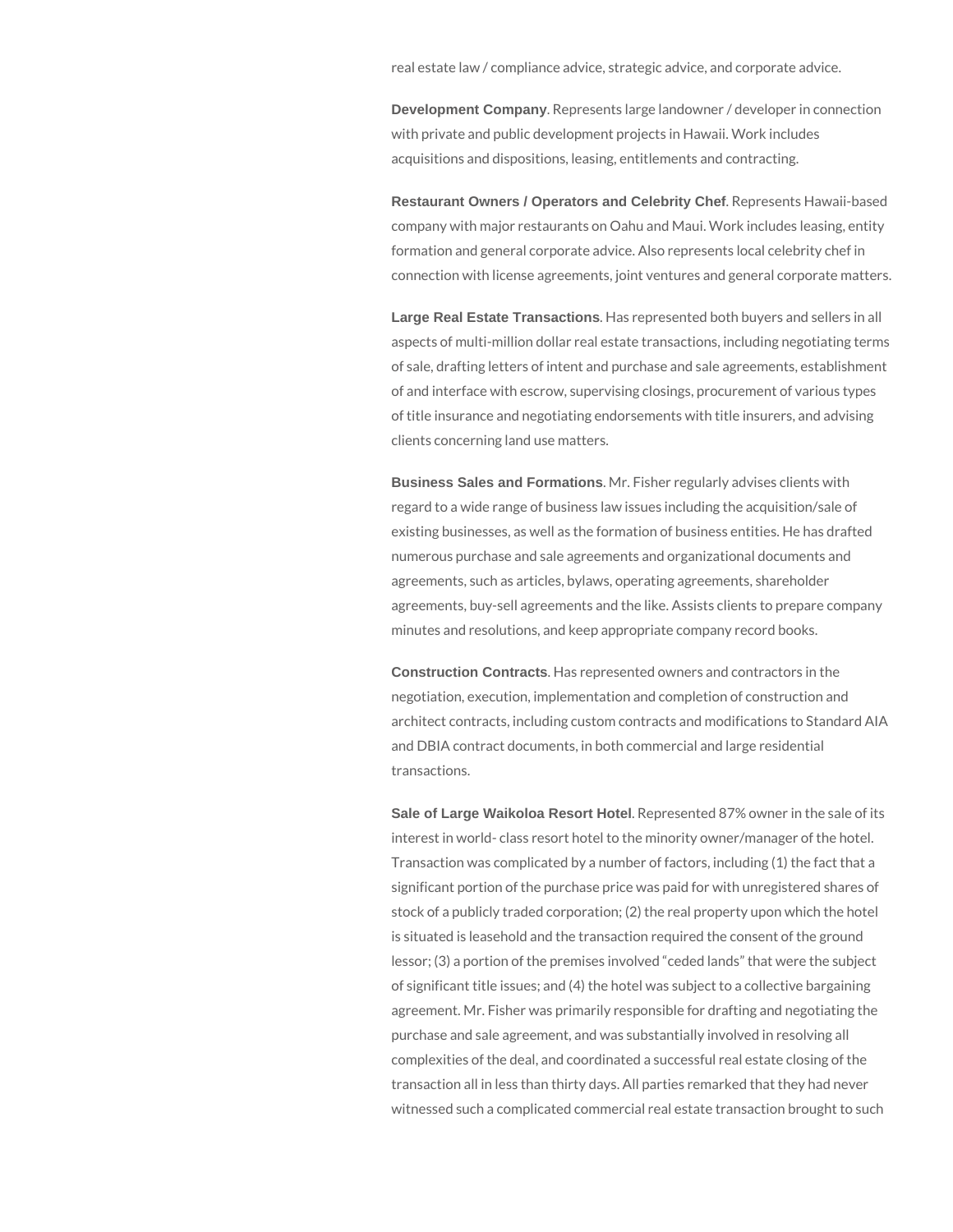a smooth closing in so short a period of time.

**Sale of Downtown Honolulu Office Building**. Represented owner in the sale of 30-story office building in Downtown Honolulu. Negotiated terms of the sale, prepared and negotiated transaction documents, interfaced with tenants as to leasing issues, and brought the complex sale to a timely closing.

**Waikiki Hotel Acquisition**. Acted as local Hawaii counsel in representing the purchaser of a premier Waikiki resort hotel. Responsibilities included advising with respect to the purchase and sale agreement, conducting and coordinating the due diligence investigation, negotiating title insurance and endorsements, negotiating and documenting financing for the acquisition, transferring the hotel liquor license and other permits, licenses and leases to the buyer, interfacing with labor counsel with regard to union and other labor issues, opening and interfacing with escrow, and coordinating the timely closing of the sale

**Hotel Owner and Commercial Landlord - Tenant Matters**. Represented the hotel owner/landlord of an 800 room Waikiki hotel with over 50 commercial tenants. Created model form office and retail leases for the landlord. Responsible for negotiating and documenting the office and retail leases for the hotel, and for handling legal issues with respect to the commercial tenants. Successfully represented landlord in summary possession action against a defaulting tenant.

**Complex Stock Acquisition of Publicly Traded Real Estate Development Company**. Represented purchaser of a majority shareholder interest in publicly traded Delaware corporation with substantial real estate assets for development in various locations in Hawaii primarily undeveloped land on Maui and the Big Island. Negotiated the purchase and sale agreement, coordinated due diligence, interfaced with tax advisors, negotiated amendments and ancillary agreements, coordinated with S.E.C. and Delaware counsel, negotiated and documented new loans and refinancing of existing target company loans.

**Real Property Tax Appeals**. Represents owners with Hawaii real tax appeals concerning valuation and assessment. In one case, Mr. Fisher was lead negotiator in settlement discussions with the real property tax office, and successfully negotiated a settlement resulting in tax savings of more than \$650,000 per year. The two-year settlement saved the client more than \$1.3 million.

**Court-Appointed Receiver**. Mr. Fisher was appointed by the First Circuit Court of the State of Hawaii as a receiver to take control of a debtor's judgment, execute upon and sell a large, multi-million dollar parcel of land, and distribute the proceeds pursuant to Court Order. Ultimately, the appointment of Mr. Fisher as receiver, and his actions taken in that capacity, forced the debtor to raise monies sufficient to pay off his primary creditor, who for some eighteen years had tried to collect money from the debtor. This favorable result occurred within sixty days of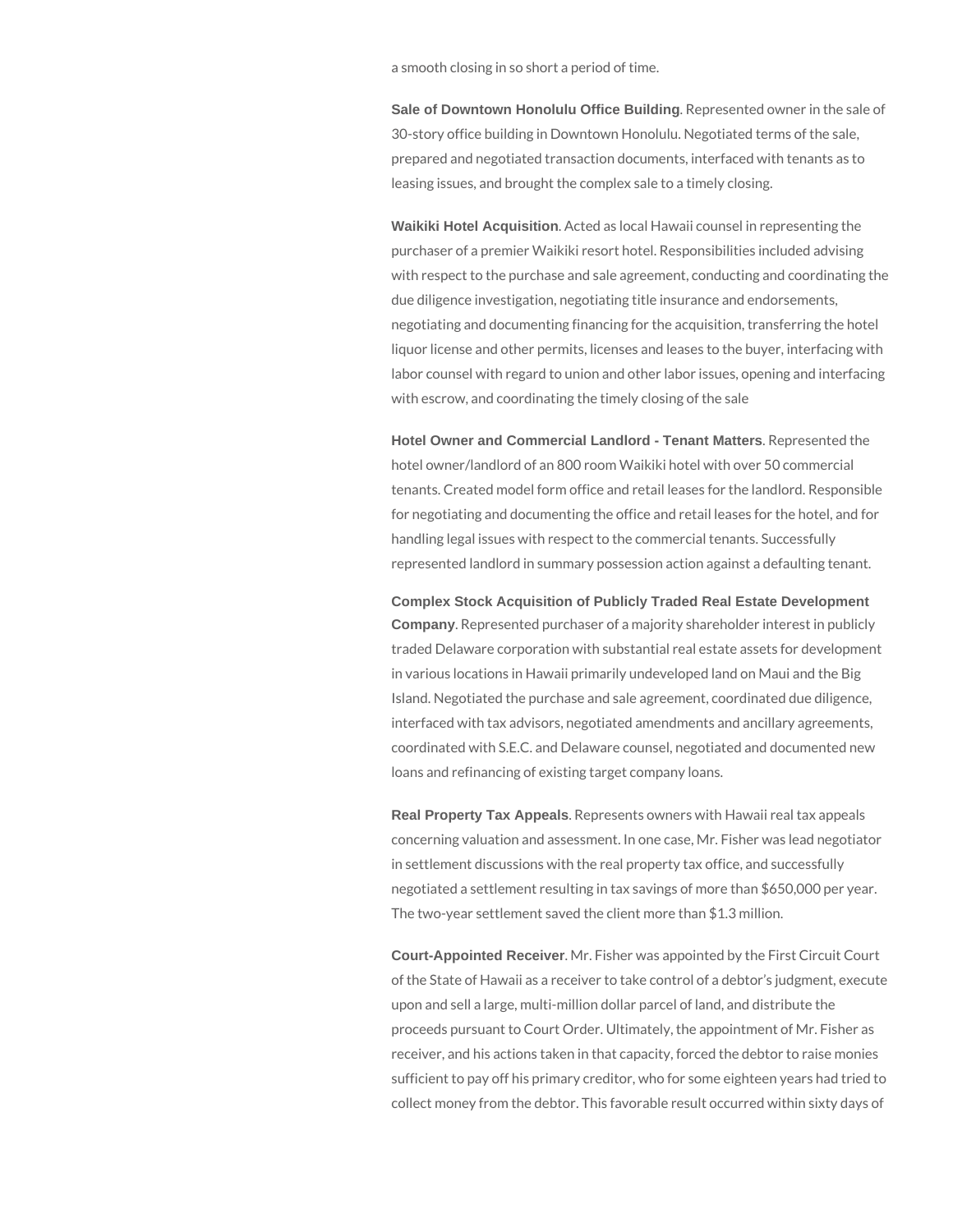Mr. Fisher's receivership appointment.

**Wall Street Investment Bank**. Represented major Wall Street investment banking firm in their review of several major Hawaii real estate properties for potential acquisition. Work included due diligence review, advice concerning longterm commercial leasehold estates in Hawaii, contract review and negotiation with Seller.

**Off-Shore Company**. Incorporated off-shore holding company for high net worth individual. Liaised with foreign lawyers and accountants to ensure compliance with foreign laws. Overcame foreign legal technical requirements by creating class of redeemable preferred shares of stock to allow for financial flexibility. Advised and worked closely with directors in multiple aspects of ongoing business operations, including registering the company to do business in the Far East, and completion of independent audit and tax planning.

**Wireless Telecommunications Company**. Served as outside general counsel for the premier pre-paid wireless telecommunications (cellular phone service and broadband internet access) company in Hawaii. Negotiated and/or drafted well over 200 antenna site lease/license agreements, hundreds of vendor contracts, drafted terms and conditions of service, provided advice and documentation relating to credit facility and the security therefore, and worked with various city, state, county and federal agencies, as well as local private landowners.

**Pro Bono, Civic and Charitable Matters**. Mr. Fisher regularly provides Hawaii business law services to charitable institutions on a pro bono basis including incorporating Hawaii non-profit corporations for charitable purposes.

**Adjunct Professor of Law – University of Hawaii William S. Richardson School of Law**. Mr. Fisher regularly instructs upper level law student in his Contracts Drafting and Commercial Real Estate Transactions classes at Hawaii's only accredited law school.

#### What People Say:

*"I recommended Duane Fisher of this firm to a client recently and told the client that Duane is really good. The client called me back a few weeks later and said "Duane Fisher isn't good he's "crazy good".*

*-The Best Lawyers in America©, Client Comment*

*"Starn O'Toole Marcus & Fisher is a firm (and most importantly partner, Duane Fisher) I've used both personally and professionally for over 13 years and I couldn't ever think of using another firm. Duane is knowledgeable, creative, responsive and a great problem solver. Rates are fair for the product delivered and I really couldn't be happier. I can't say the same for many other firms I've used for specialty work over the years. I received top notch service from Duane and any other colleagues I've ever worked with. I recommend them without hesitation.*